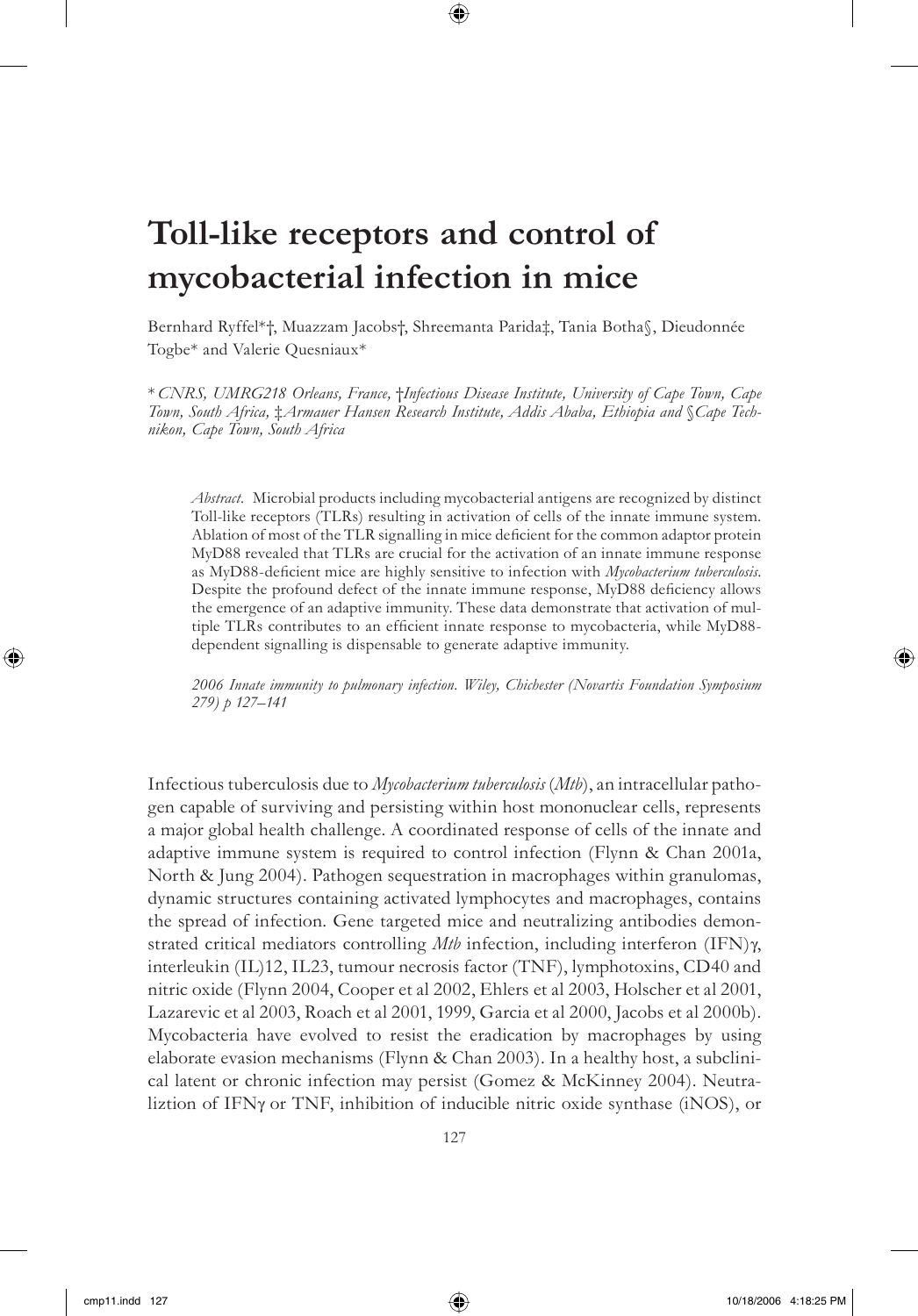T cell depletion leads to reactivation of latent infection (Chan et al 1995, Flynn et al 1998, Flynn & Chan 2001b, Mohan et al 2001, Scanga et al 1999, 2000, Botha & Ryffel 2003).

 $\bigcirc$ 

Persistent macrophage and T lymphocyte activation control the viable, but sequestered bacilli within phagocytes in the granuloma structure. We hypothesize that mycobacterial products released by the sequestered bacilli, such as glycolipids, lipomannan (LM), phosphatidyl-myo-inositol mannoside (PIM), lipoarabinomannan (LAM), lipoproteins and other mycobacterial factors, may contribute to continued macrophage and dendritic cell activation through pathogen pattern recognition receptors (PRRs) such as Toll-like receptors (TLRs) and others.

Mammalian TLRs represent a structurally conserved family of membrane receptors, which have homology to the *Drosophila* Toll system (Medzhitov et al 1997, Akira & Takeda 2004). Microbial products activate mammalian TLRs inducing gene transcription regulating the adaptive immune response, resulting in chemokines, cytokines and costimulatory molecules. The TLR family now consists of 11 members, with TLR11 being discovered to be critical in the control of uropathogenic bacteria (Zhang et al 2004, Quesniaux & Ryffel 2004). The greatest variety of TLR mRNAs is found in professional phagocytes, suggesting a key role of TLRs in innate immunity. The main ligands for the individual TLRs are shown in Fig. 1.

TLRs are type I membrane proteins containing an extracellular domain with 19–25 tandem copies of leucine-rich repeats (LRRs) and a cytoplasmic Toll/IL1 receptor (TIR) domain similar to that of the IL1 receptor family (Takeda & Akira 2004, Akira & Takeda 2004). TLR signal transduction is mediated by binding of the adaptor protein MyD88 to the TIR domain of TLRs, followed by the recruitment of IL1 receptor associated kinases (IRAKs), TNF receptor associated factor (TRAF) 6, TGFβ-activated protein kinase 1 (TAK1), mitogen-activated protein (MAP) kinase and NF-κB activation (Akira et al 2003, Takeda & Akira 2004). Mal/TIRAP participates in signalling of TLR2 and TLR4, together with MyD88 (Horng et al 2002, Yamamoto et al 2002a, O'Neill et al 2003). TIR domaincontaining adaptor inducing IFNβ (TRIF), also known as TIR-containing adaptor molecule 1 (TICAM1) or Lps2, has been identified (Yamamoto et al 2003, 2002b, Oshiumi et al 2003). TRIF is particularly important for interferon regulatory factor 3 (IRF3) activation mediated by viral-induced TLR3 engagement, but it is also involved in the TLR4 MyD88-independent activation of costimulatory molecules CD40 and CD86, through an IFNβ autocrine/paracrine loop (Hoebe et al 2003, Yamamoto et al 2003, 2002b). Pathogen binding to specific TLRs or to combinations of TLRs may recruit different adaptor proteins allowing a specific signalling cascade and gene activation programmes. The serine/threonine kinase family consists of two active kinases, IRAK and IRAK4, and two inactive or inhibitory kinases, IRAK2 and IRAKM (also named IRAK3).

⊕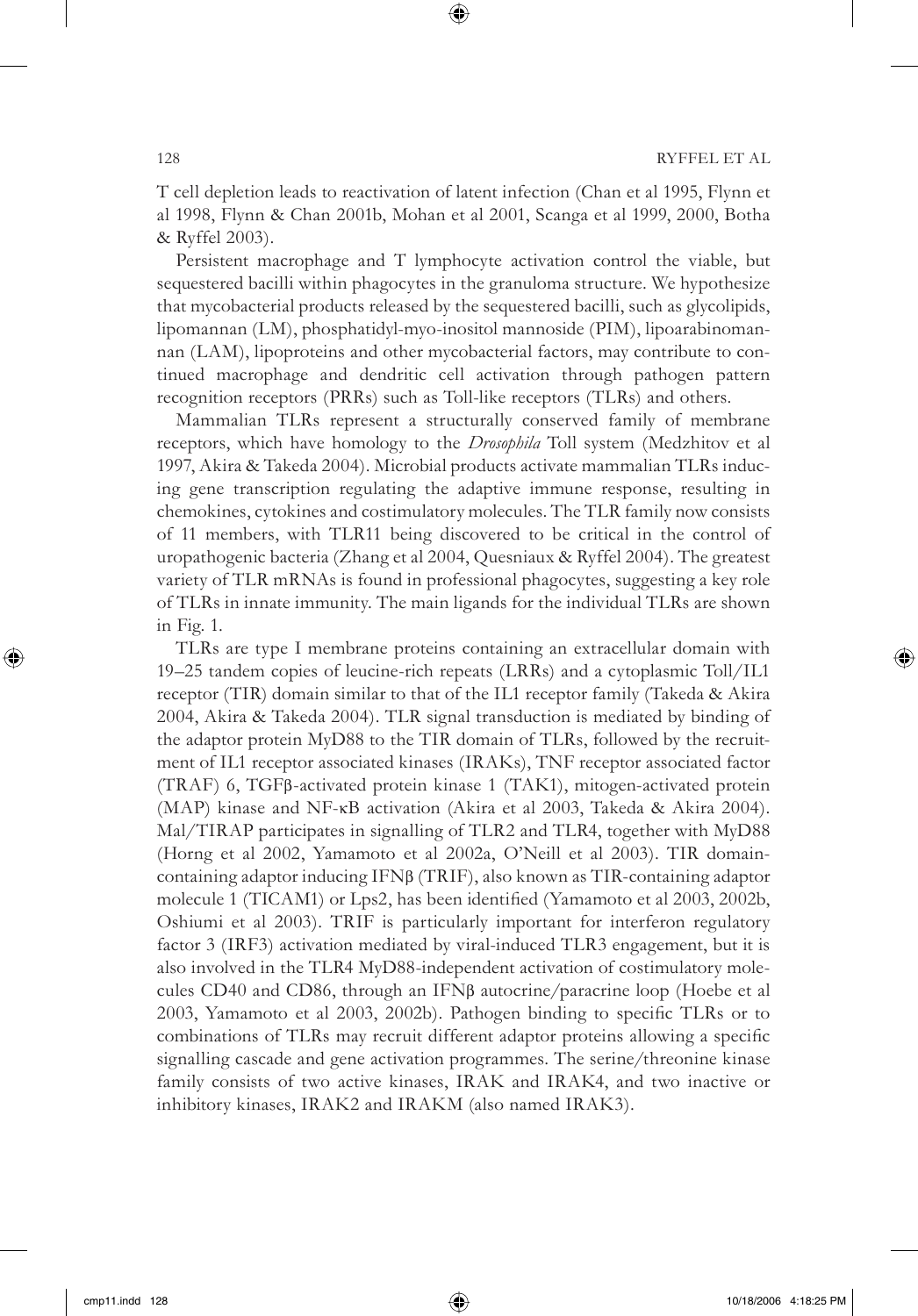

 $\bigoplus$ 

FIG. 1. Microbial ligands and association with known TLRs and adaptor molecules. Schematic representation of the structure of TLRs and the major TLR ligands. Most TLRs form homodimers, while TLR2 associates with either TLR1 or TLR6. TLR signalling is mediated through adaptors such as MyD88, TIRAP, TRIF or TRAM (Reproduced from Ryffel et al 2005, with permission).

This review is aimed at discussing current knowledge about the interaction of mycobacterial ligands or mycobacteria such as *Mtb* with TLRs and their role in controlling mycobacterial infection in gene deficient mice.

## **Mycobacterial TLR ligands and responses** *in vitro*

The mycobacteria cell wall is composed of different glyocolipids such as LAM, mycolic acid, lipopeptides and phosphoinositol, which may be recognized by the immune system (Chatterjee & Khoo 1998, Daffe & Draper 1998, Nigou et al 2002). So far, TLR2, TLR4 and TLR1/TLR6 that heterodimerize with TLR2, have been implicated in the recognition of mycobacterial antigens (Bulut et al 2001, Hajjar et al 2001).

TLR2-dependent cell activation has been described for LAM from rapidly growing mycobacteria, lipomannan (LM), PIM (phosphatidyl-*myo*-inositol mannoside), or the 19 kDa mycobacterial lipoprotein (Aliprantis et al 1999, Brightbill et al 1999, Means et al 1999a, Jones et al 2001b, Gilleron et al 2003, Barnes et al 1992, Vignal et al 2003, Quesniaux et al 2004b). LMs, the biosynthetic precursors

⊕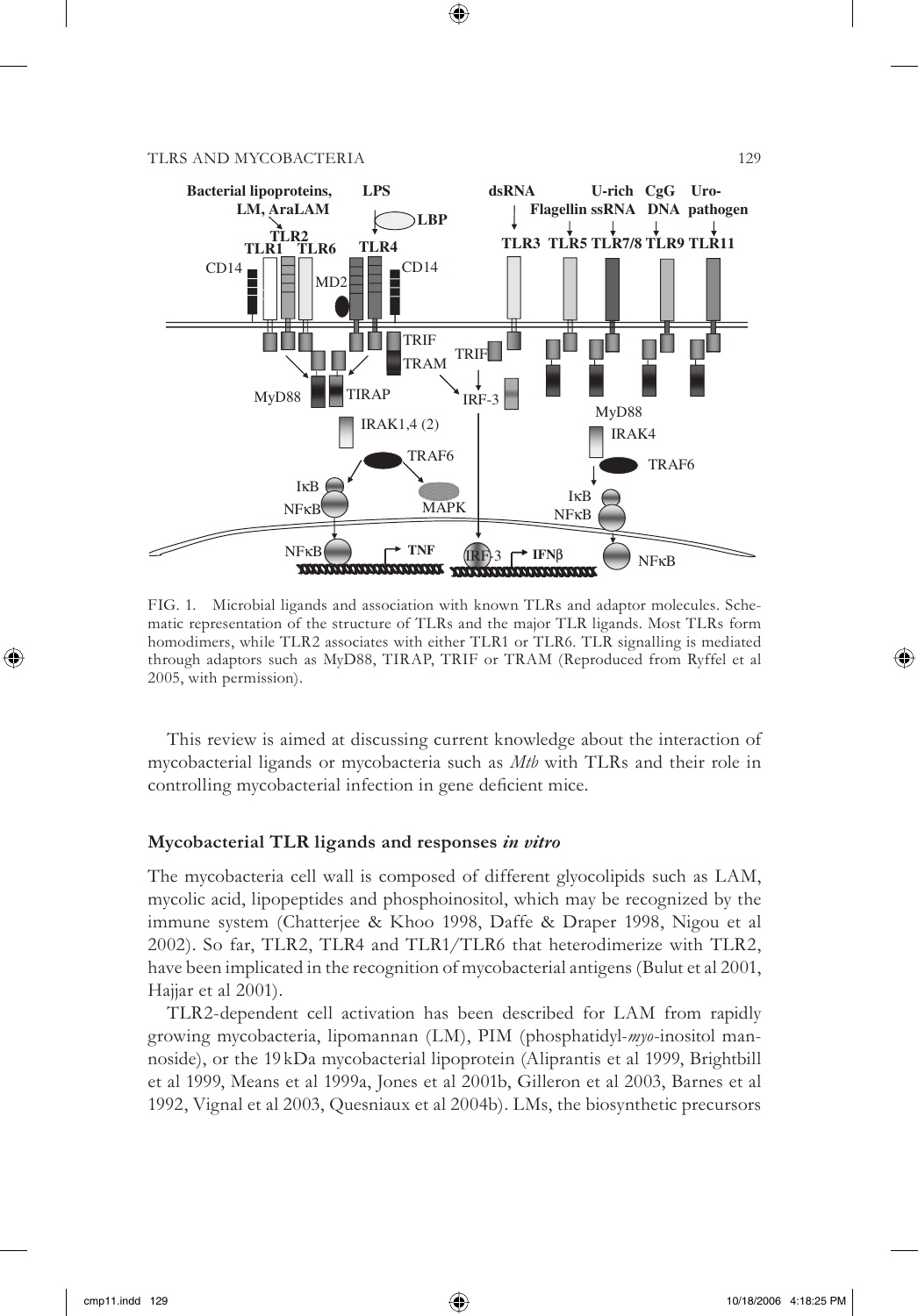of LAMs, represent another class of abundant pro-inflammatory molecules of the mycobacterial cell wall. We showed that LMs from various mycobacterial origins are potent activators of proinflammatory cytokines in macrophages requiring TLR2 signalling (Quesniaux et al 2004b). LM induces CD40 and CD86 cell surface expression, abundant cytokine expression and nitric oxide production (Vignal et al 2003, Quesniaux et al 2004b). PIMs, the anchor motifs of LM and LAM, have pro-inflammatory activities (Jones et al 2001a). Dimannoside (PIM<sub>2</sub>) and hexamannoside ( $\text{PIM}_6$ ), the two most abundant classes of PIM found in  $M$ . *bovis* BCG and *Mtb* H37Rv, were recently shown to activate macrophages to secrete TNF through TLR2, irrespective of their acylation pattern, and to signal through MyD88 (Gilleron et al 2003). Based on the present knowledge the balance between PIM, LM and LAM synthesis by pathogenic mycobacteria might provide pro- or anti-inflammatory immunomodulatory signals during primary infection, but also during latent infection.

 $\bigcirc$ 

Mycobacterial lipoproteins were shown to activate antigen-presenting cells (APC) through TLR2 signalling (Underhill et al 1999, Brightbill et al 1999). Recent reports further suggest that the 19 kDa lipoprotein, LpqH (Rv3763) has also TLR2-dependent inhibitory functions on IFNγ regulated responses, including MHC class II antigen processing in macrophages (Noss et al 2000, 2001, Pai et al 2003, Gehring et al 2003). Further, the 24 kDa lipoprotein, LprG (Rv1411c) also appears to inhibit in MHC-II antigen processing and hence CD4<sup>+</sup> T cell activation, although short-exposure induces TLR2-dependent TNF production (Gehring et al 2004). Furthermore, a phenolic glycolipid (PGL) from a virulent *Mtb* strain has been shown to inhibit innate immune responses (Reed et al 2004). A more detailed discussion of mycobacterial ligands, their receptor specificity and biological properties is given elsewhere (Quesniaux et al 2004b, 2004a).

Viable and killed *Mtb* bacilli (virulent and attenuated) activate CHO cells and murine macrophages that express either TLR2 or TLR4 (Means et al 1999b). Macrophages expressing a dominant-negative mutant for MyD88 failed to react to mycobacteria, underlining the requirement of TLRs mediating the downstream signalling cascade responsible for the transcription of TNF. Using bone marrowderived macrophages derived from TLR2 and/or TLR4 deficient mice, we showed TLR2- and to a lesser extent TLR4-dependent activation of TNF and IL12 production after infection with live *M. bovis* BCG (Fremond et al 2003, Nicolle et al 2004b), which is completely abrogated in MyD88 deficient macrophages (Nicolle et al 2004a). However, recognition of heat-killed *M. bovis* BCG, extensivefreeze-dried *M. bovis* BCG, a soluble fraction of *M. bovis* BCG culture supernatant, or a 'well dispersed' live *M. bovis* BCG cultivated in the presence of detergent, was predominantly mediated through TLR2, as essentially no response remained in TLR2-deficient macrophages or dendritic cells (Nicolle et al 2004b). Neither TLR1 nor TLR6 signalling on their own are critical for mycobacteria macrophage

⊕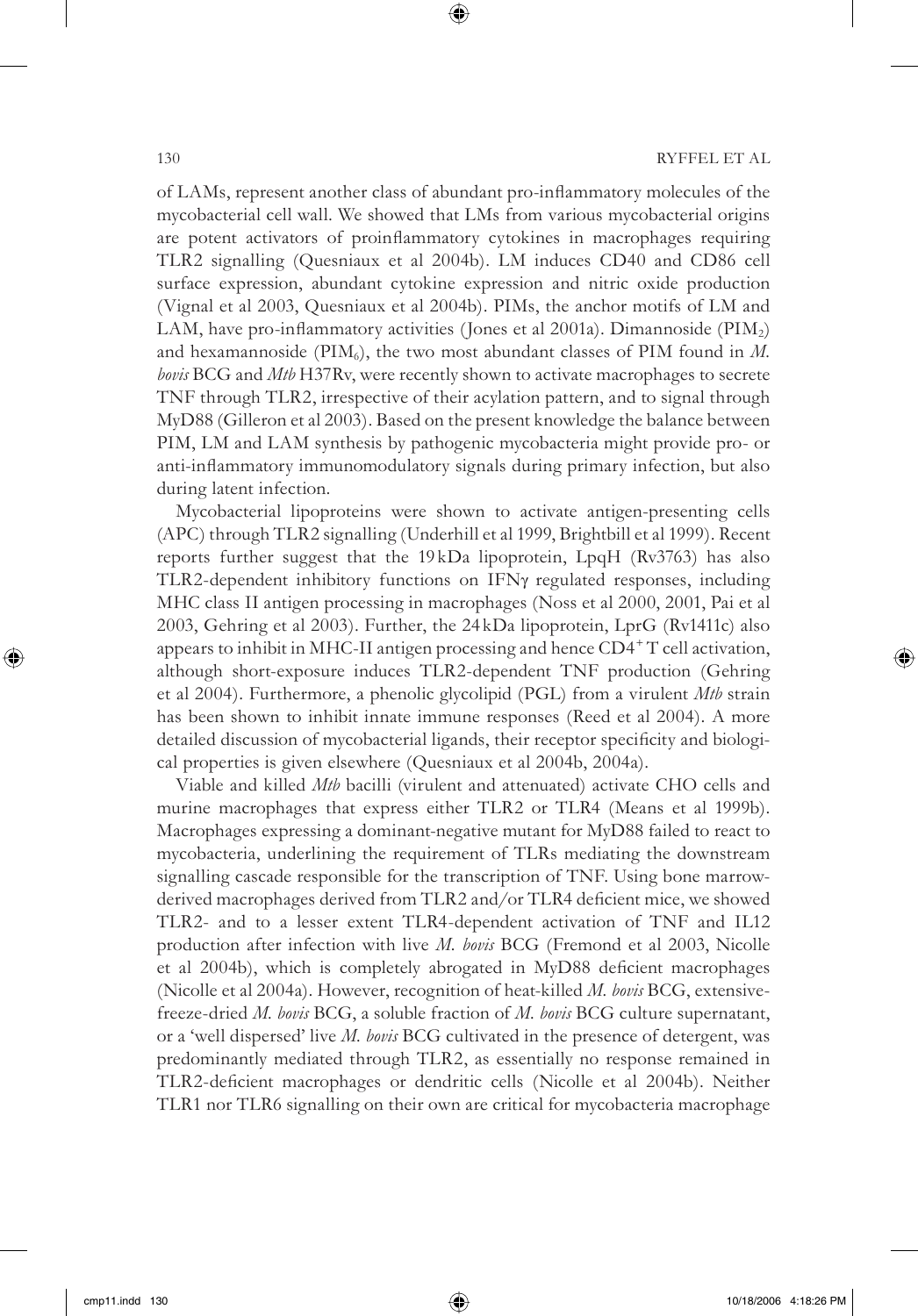activation induced by these mycobacterial preparations as TLR1- or TLR6 deficient macrophages respond normally suggesting a potential compensation of TLR1/6 (unpublished). Further, mycobacteria induced nitric oxide production, a potent antimycobacterial effector molecule, in primary macrophages in a TLR2 dependent way, in contrast with previous reports (Means et al 2001). Recent work demonstrated that MyD88 is crucial for macrophages to acquire a normal IFNγ response (Ehrt et al 2001). Interestingly, the expression of CD40, CD80 and CD86 on macrophages and dendritic cells was not affected by the absence of single TLRs or the TLR signalling adaptor protein MyD88, suggesting a normal costimulation of T cells (Nicolle et al 2004a, Fremond et al 2004).

 $\bm \Theta$ 

In summary, these results suggest that purified mycobacterial antigens and whole bacilli preferentially interact with TLR2 and TLR4, possibly in combination with additional TLRs and PRRs, leading to MyD88-dependent activation of antibacterial effector pathways.

#### **Role of TLR** *in vivo* **infection with** *Mycobacterium bovis* **BCG**

To test the role of TLR signalling *in vivo* in controlling mycobacterial infection we have performed studies in TLR gene deficient mice.

Infection with *Mycobacterium bovis* (BCG) caused persistent inflammation in C3H/HeJ TLR4 mutant mice, and therefore TLR4 is not required to control acute BCG infection, but may have a function for the fine tuning of inflammation in chronic infection (Fremond et al 2003). At high infectious dose bacterial clearance and reduced IFN $\gamma$  secretion was reported in TLR deficient mice (Heldwein et al 2003). Further, BCG infection resolved in the chronic phase in TLR2-deficient mice (Nicolle et al 2004b). Interestingly, the adaptive response of TLR2- and/or TLR4-deficient mice seemed essentially normal on day 14 or 56 after infection, as T cells responded normally to soluble BCG antigens unlike previously reported (Heldwein et al 2003). In conclusion, our data demonstrate that TLR2, TLR4 or TLR6 are redundant for the control of *M. bovis* BCG mycobacterial infection.

To assess the role of a global TLR signalling in host response to mycobacterial infection, we infected mice deficient in the TLR adaptor molecule myeloid differentiation factor 88 (MyD88) with the vaccine strain *M. bovis* BCG, and the immune response and bacterial burden were investigated. BCG  $(2 \times 10^6 \text{ CFU iv.})$  infected MyD88-deficient mice had increased lung weights at 8 months with confluent chronic pneumonia and two log higher CFU in the lung than wild-type mice (Nicolle et al 2004a), while the infection was controlled in liver and spleen and there was efficient systemic T cell priming with high IFN $\gamma$  production by CD4<sup>+</sup> splenic T cells in MyD88-deficient mice. Lung infiltrating cells showed IFNγ production by pulmonary CD4<sup>+</sup> T cells upon specific restimulation, and a reduced capacity to produce nitric oxide and IL10. In summary, despite the dramatic

⊕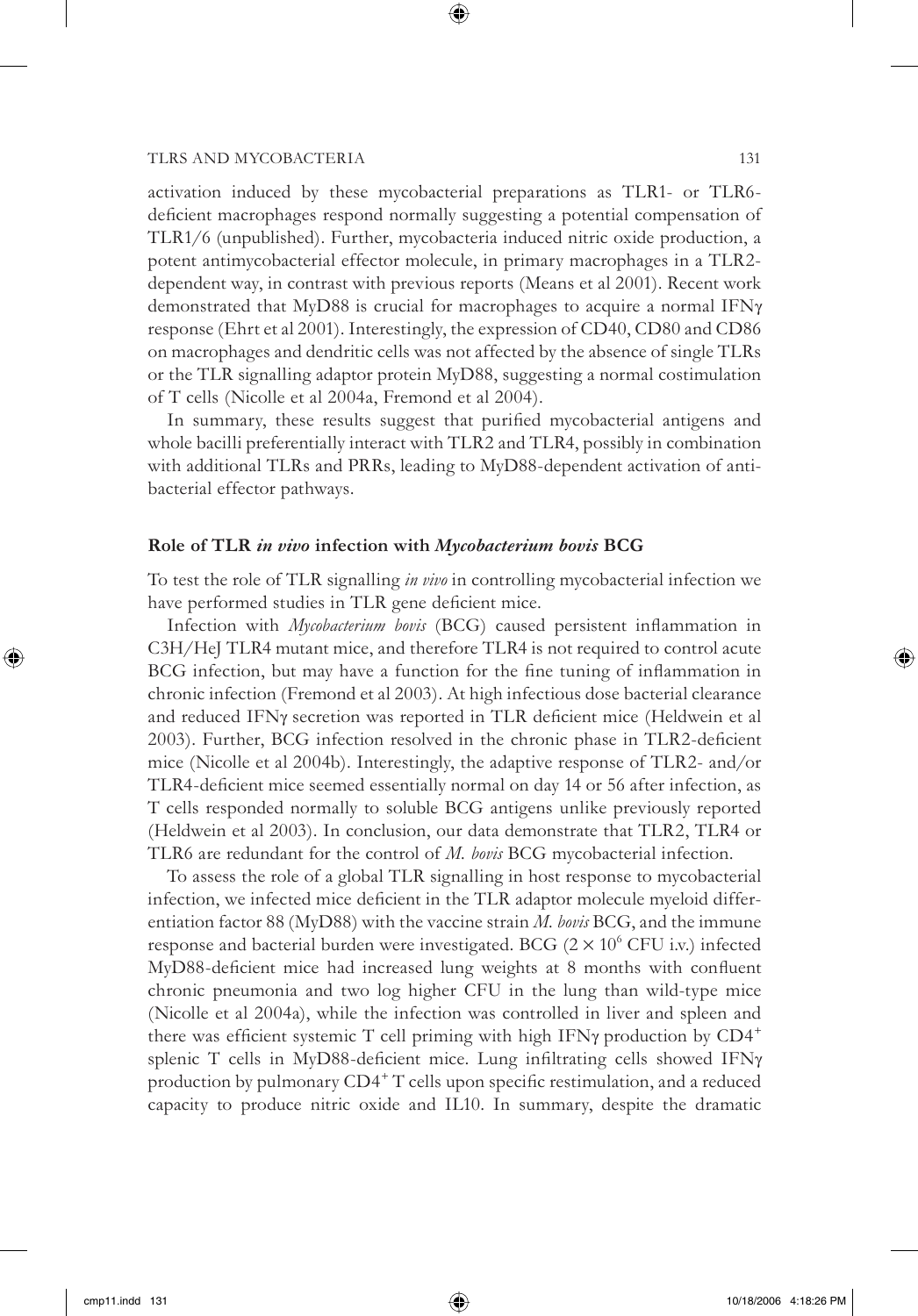reduction of the innate immune response, MyD88-deficient mice were able to mount an efficient T cell response to mycobacterial antigens, which was however insufficient to control infection in the lung, resulting in chronic pneumonia in MyD88 deficient mice (Nicolle et al 2004b).

 $\bigcirc$ 

These results are surprising as BCG was cleared from all organs, but was capable of surviving in the lung in the absence of TLR–MyD88 signalling. However, as the absence of single TLRs had only a minor effect *in vivo* in response to the attenuated *M. bovis* BCG vaccine strain, we tested a virulent *Mtb* strain.

#### **Critical role of TLR signalling in** *Mtb* **infection**

Using single TLR-deficient mice we investigated their susceptibility to low dose aerosol infection with virulent *Mtb* H37Rv. TLR4 deficient mice displayed reduced bacterial clearance during a long-term infection protocol and developed a chronic pneumonia and died within 15 weeks (Abel et al 2002). The data were confirmed recently by an independent group (Branger et al 2004). In short-term infections, no significant differences in the inflammatory response or the bacterial burden in infected organs during the first 50 days of infection and long-term were found (Reiling et al 2002, Shim et al 2003, Kamath et al 2003). CD14, a coreceptor of TLR4, appears not to be involved in host resistance, as CD14-deficient mice clear the infection normally (Reiling et al 2002) (M. Jacobs, unpublished data).

Then we investigated the role of TLR2 in the host response and infected TLR2 deficient mice by aerosol using 500 CFU. TLR2-deficient mice initially control an aerosol infection with signs of T cell activation, but develop increased bacterial burden and chronic pneumonia with death in 5 months (Drennan et al 2004). Although inflammatory cells such as macrophages and activated T cells are recruited, no distinct granulomas are formed in TLR2-deficient mice. Inflammation in the presence of a high bacterial load is associated with increased  $TNF\alpha$ , IL12p40 and IFNγ production in the lung (Drennan et al 2004). Therefore, the data suggest that TLR2 may function as a regulator of inflammation, and in its absence an exaggerated immune-inflammatory response develops. By contrast, others found only a minor role for TLR2 in the control of *Mtb* infection (Reiling et al 2002, Sugawara et al 2003).

Since TLR2 forms heterodimers with either TLR6 or TLR1, we asked whether the co-receptors are involved in mycobacterial responses. TLR6-deficient mice are resistant to high *Mtb* aerosol infection (Gomes et al 1999), and no data are so far available on the role of TLR1 signalling in the *in vivo* host response. Since at least TLR2 and TLR4 are modulating host resistance to mycobacterial infection, we asked whether inactivation of both TLR2 and TLR4 augment the susceptibility to *Mtb* infection, which is indeed the case (Fremond et al unpublished results 2006).

⊕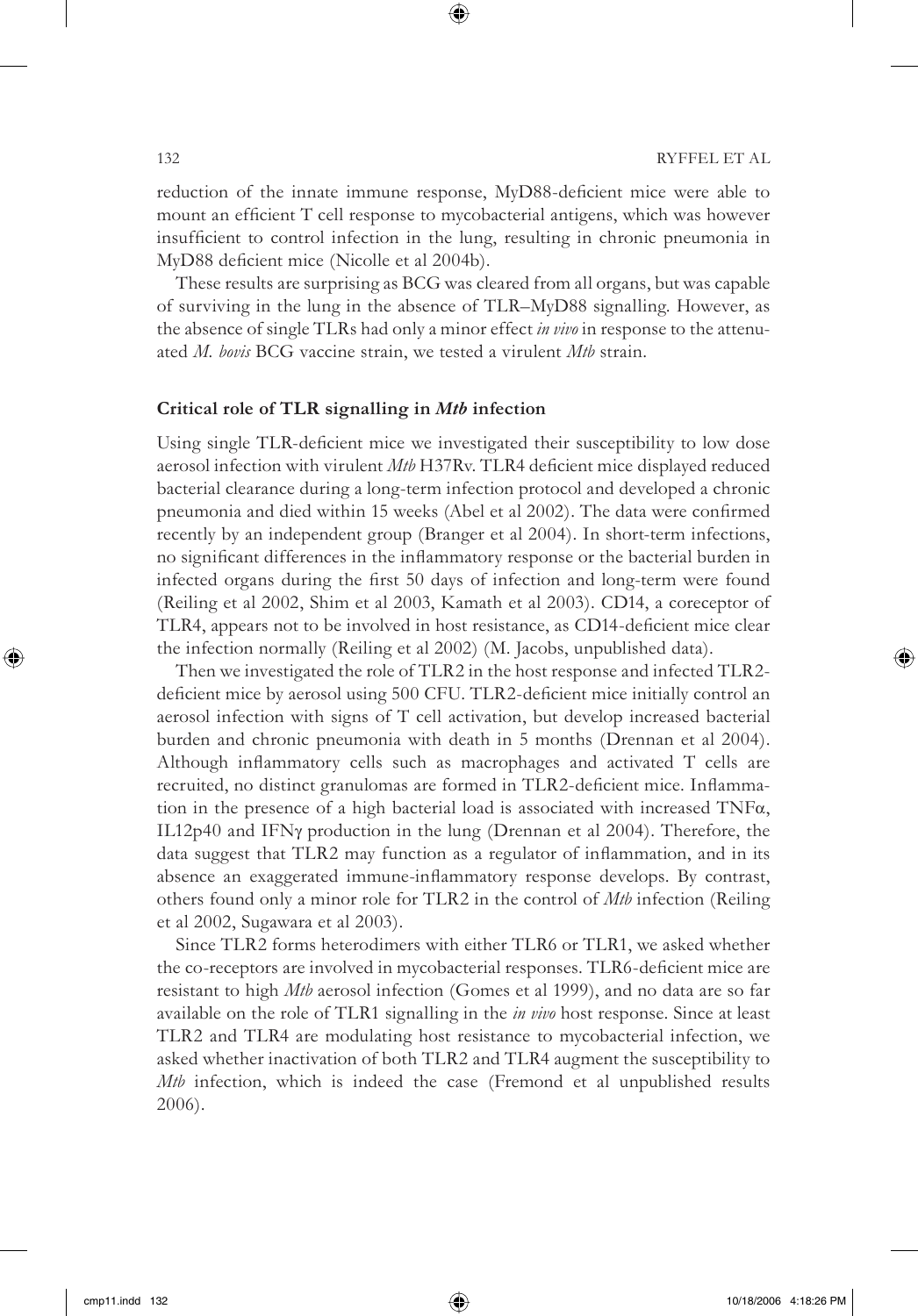Finally, we investigated the role of the common TLR adaptor molecule MyD88. We infected MyD88-deficient mice with *Mtb* (Fremond et al 2004). Aerogenic infection of MyD88-deficient mice with *Mtb* was lethal within 4 weeks as shown for TNF-deficient mice. Mice succumbed to acute necrotic pneumonia with 2 log higher CFU in the lung (Fig. 2). This was associated with high pulmonary levels of cytokines and chemokines, and acute, necrotic pneumonia, despite a normal T cell response with IFNγ production to mycobacterial antigens upon *ex vivo* restimulation. The phenotype resembles that of TNF deficiency (Flynn et al 1995, Jacobs et al 2000a). Fatal infection in MyD88-deficient mice is not surprising in view of their profound defect of innate immunity (Shi et al 2003, Scanga et al 2004).

 $\mathbin{\textcircled{\small{-}}}$ 

We then asked whether MyD88 deficient mice are able to develop an adaptive immune response. In view of the fact that MyD88 deficient macrophages upregulated costimulatory molecules such as CD40 and CD86 (Nicolle et al 2004a), we investigated the response to BCG vaccination. We found comparable antigen



FIG. 2. MyD88-deficient mice are unable to clear virulent *M. tuberculosis* H37Ry and succumb to infection with acute necrotic pneumonia. Survival of MyD88- and TNF-deficient mice as compared with controls. (A) Mycobacterial burden (CFO) in the lung (B) and lung pathology: Acute necrotic pneumonia MyD88 deficient mice (C) and typical granulomas in wild-type mice (D). Wild-type, MyD88- and TNF-deficient mice were infected with *M. tuberculosis* H37Rv (200) CFUin. and sacrificed at 27 days (modified from Fremond et al 2004).

⊕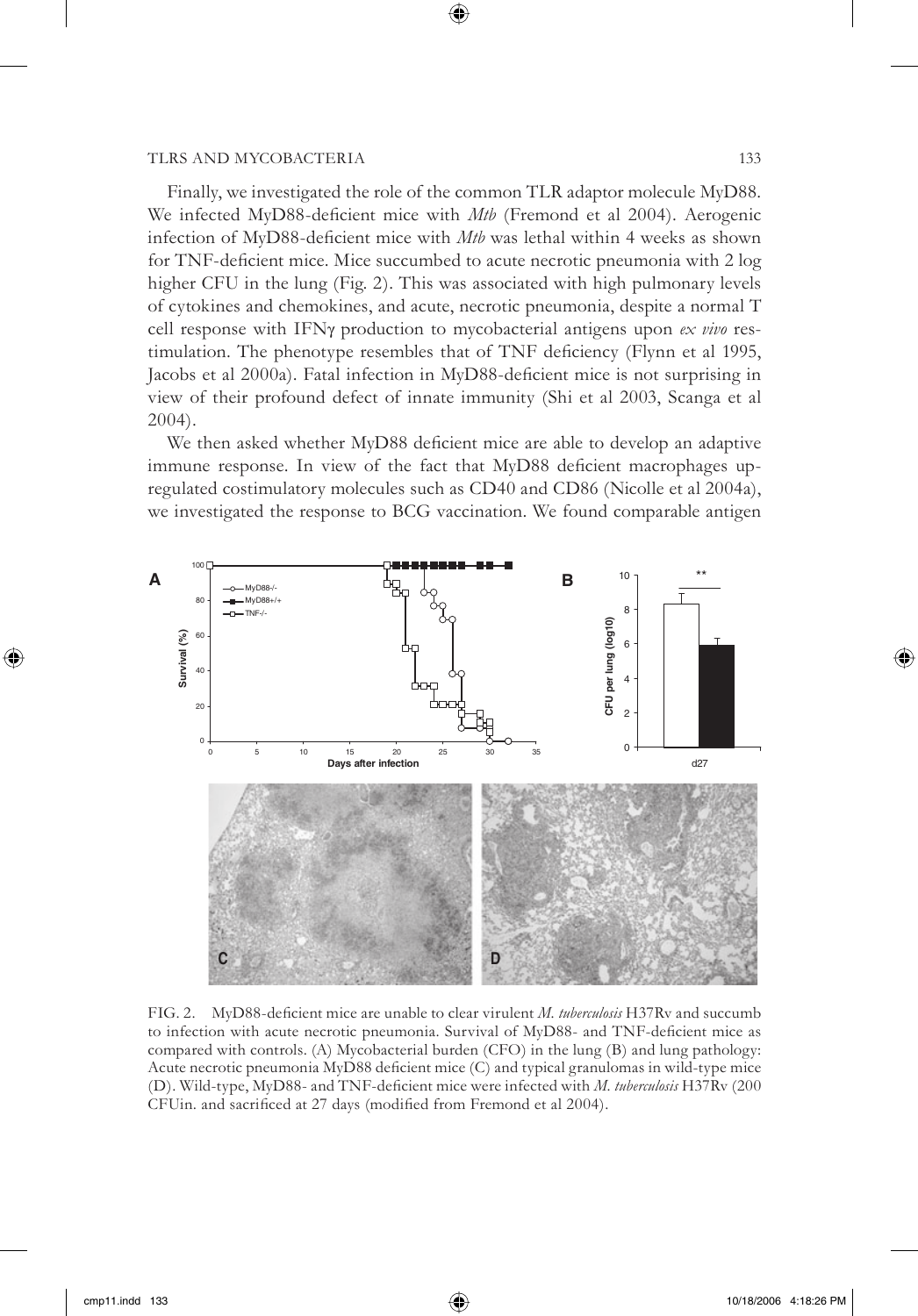specific responses with IFN $\gamma$  production in the absence of MyD88 as in wild-type mice.

 $\bigcirc$ 

Furthermore, prior BCG vaccination conferred a substantial protection in vaccinated MyD88<sup>−</sup>/<sup>−</sup> mice from acute *Mtb* infection with 2 log reduced mycobacterial load (CFU) in the lung as compared to non-vaccinated mice (Fremond et al 2004). These data demonstrate that MyD88 signalling is dispensable to raise an acquired immune response, which however is not sufficient to compensate the profound innate immune defect of MyD88-deficient mice to control *Mtb* infection.

In conclusion, the present *in vivo* evidence suggests that signalling through single TLRs has only a modest effect in acute mycobacterial infection, while abrogation of most of TLR signalling as found in MyD88-deficient mice results in profound deficiency of innate immunity with preserved adaptive immunity.

# **Role of other pattern recognition receptors in the control of mycobacterial infection**

Recognition of pathogens is however not limited to TLRs. TLR-unrelated receptors such as the CD14, scavenger and complement receptors, pulmonary surfactant protein A, DC-SIGN (DC-specific intercellular adhesion molecule-3 grabbing nonintegrin), CD40 and CD44 have been implicated in recognition of mycobacterial antigens and coupling a cellular response. The evidence will be discussed briefly.

Nucleotide-binding oligomerization domain proteins (NOD) belong to a TLR related protein family with leucine-rich repeats which likely have a role in the intracellular recognition of pathogen ligands such as peptidoclycans, muramyl dipeptides and diaminopimelate-containing *N*-acetylglucosamine-*N*-acetylmuramic acid (GlcNAc-MurNAc) tripeptide (Inohara & Nunez 2003, Chamaillard et al 2003, Girardin et al 2003a). NOD2 has been linked to the inflammatory bowel disorder Crohn's disease (Girardin et al 2003b). *Mycobacterium avium* subspecies paratuberculosis (MAP) is presently the most favourite pathogen linked to Crohn's disease (Greenstein 2003). Except for the circumstantial evidence for MAP, the role of NOD proteins in response to mycobacterial antigen is so far unknown.

#### **Conclusion**

The present results support the emerging paradigm that at least TLR2 and TLR4 play a role in sensing mycobacteria and mounting an antimycobacterial immune response *in vitro* and *in vivo*. In future, the repertoire of identified mycobacterial antigens which mediate TLR signalling is likely to continue to increase. The combinatorial recognition of pathogen-associated molecular patterns by more than one TLR, and cross-talk between TLRs and other PRRs opens a new dimension

⊕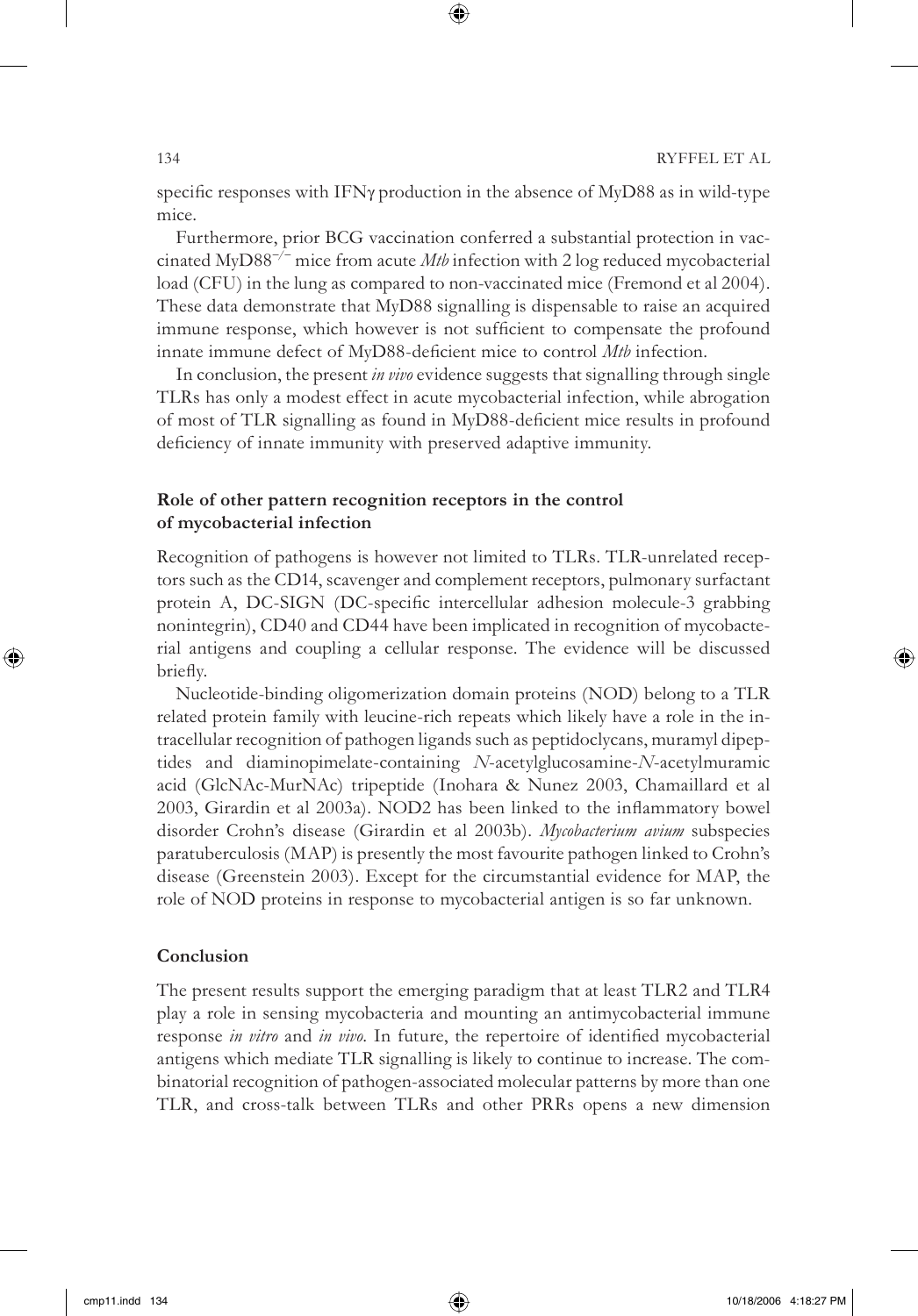(Underhill 2003). A more detailed knowledge of the stimulatory and inhibitory ligands of TLRs and PRRs might allow (Janeway & Medzhitov 2002) modulation of the immune response to mycobacteria. In summary, the common IL1R TLR adaptor molecule MyD88 is critical to develop a robust host response to *Mtb* infection, and the profound defect of innate immunity is not compensated by other molecules. Interestingly, MyD88 deficiency allows the emergence of an adaptive immunity. Therefore IL1R TLRs contribute to an efficient innate response to mycobacteria, while MyD88-dependent signalling is dispensable for adaptive immunity.

### **References**

⊕

- Abel B, Thieblemont N, Quesniaux VJ et al 2002 Toll-like receptor 4 expression is required to control chronic mycobacterium tuberculosis infection in mice. J Immunol 169:3155–3162 Akira S, Takeda K 2004 Toll-like receptor signalling. Nat Rev Immunol 4:499–511
- Akira S, Yamamoto M, Takeda K 2003 Role of adapters in toll-like receptor signalling. Biochem Soc Trans 31:637–642
- Aliprantis AO, Yang RB, Mark MR et al 1999 Cell activation and apoptosis by bacterial lipoproteins through toll-like receptor-2. Science 285:736–739
- Barnes PF, Chatterjee D, Abrams JS et al 1992 Cytokine production induced by mycobacterium tuberculosis lipoarabinomannan. Relationship to chemical structure. J Immunol 149:541– 547
- Botha T, Ryffel B 2003 Reactivation of latent tuberculosis infection in TNF-deficient mice. J Immunol 171:3110–3118
- Branger J, Leemans JC, Florquin S et al 2004 Toll-like receptor 4 plays a protective role in pulmonary tuberculosis in mice. Int Immunol 16:509–516
- Brightbill HD, Libraty DH, Krutzik SR et al 1999 Host defense mechanisms triggered by microbial lipoproteins through toll-like receptors. Science 285:732–736
- Bulut Y, Faure E, Thomas L, Equils O, Arditi M 2001 Cooperation of Toll-like receptor 2 and 6 for cellular activation by soluble tuberculosis factor and Borrelia burgdorferi outer surface protein A lipoprotein: role of Toll-interacting protein and IL-1 receptor signaling molecules in Toll-like receptor 2 signaling. J Immunol 167:987–994
- Chamaillard M, Hashimoto M, Horie Y et al 2003 An essential role for NOD1 in host recognition of bacterial peptidoglycan containing diaminopimelic acid. Nat Immunol 4:702–707
- Chan J, Tanaka K, Carroll D, Flynn J, Bloom BR 1995 Effects of nitric oxide synthase inhibitors on murine infection with mycobacterium tuberculosis. Infect Immun 63:736–740
- Chatterjee D, Khoo KH 1998 Mycobacterial lipoarabinomannan: an extraordinary lipoheteroglycan with profound physiological effects. Glycobiology 8:113–120
- Cooper AM, Kipnis A, Turner J et al 2002 Mice lacking bioactive IL-12 can generate protective, antigen-specific cellular responses to mycobacterial infection only if the IL-12 p40 subunit is present. J Immunol 168:1322–1327
- Daffe M, Draper P 1998 The envelope layers of mycobacteria with reference to their pathogenicity. Adv Microb Physiol 39:131–203
- Drennan MB, Nicolle D, Quesniaux VJ et al 2004 Toll-like receptor 2-deficient mice succumb to mycobacterium tuberculosis infection. Am J Pathol 164:49–57
- Ehlers S, Holscher C, Scheu S et al 2003 The lymphotoxin beta receptor is critically involved in controlling infections with the intracellular pathogens Mycobacterium tuberculosis and listeria monocytogenes. J Immunol 170:5210–5218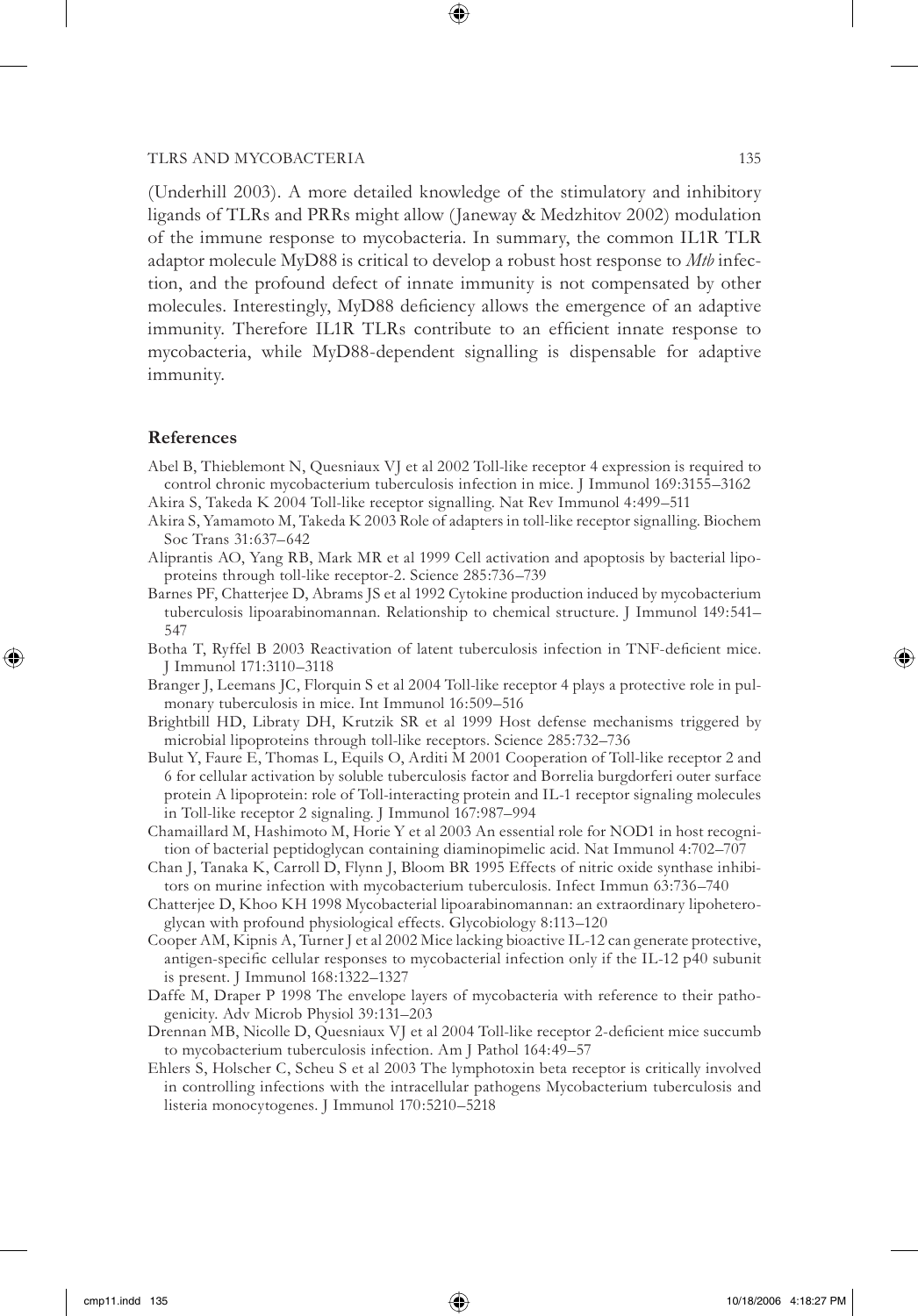- 
- Ehrt S, Schnappinger D, Bekiranov S et al 2001 Reprogramming of the macrophage transcriptome in response to interferon-gamma and Mycobacterium tuberculosis: signaling roles of nitric oxide synthase-2 and phagocyte oxidase. J Exp Med 194:1123–1140
- Flynn JL 2004 Immunology of tuberculosis and implications in vaccine development. Tuberculosis (Edinb) 84:93–101
- Flynn JL, Chan J 2001a Immunology of tuberculosis. Annu Rev Immunol 19:93–129
- Flynn JL, Chan J 2001b Tuberculosis: latency and reactivation. Infect Immun 69:4195–4201
- Flynn JL, Chan J 2003 Immune evasion by Mycobacterium tuberculosis: living with the enemy. Curr Opin Immunol 15:450–455
- Flynn JL, Goldstein MM, Chan J et al 1995 Tumor necrosis factor-alpha is required in the protective immune response against Mycobacterium tuberculosis in mice. Immunity 2:561–572
- Flynn JL, Scanga CA, Tanaka KE, Chan J 1998 Effects of aminoguanidine on latent murine tuberculosis. J Immunol 160:1796–803
- Fremond CM, Nicolle DM, Torres DS, Quesniaux VF 2003 Control of Mycobacterium bovis BCG infection with increased inflammation in TLR4-deficient mice. Microbes Infect 5:1070–1081
- Fremond C, Yeremeev V, Nicolle D et al 2004 Fatal Mycobacterium tuberculosis infection despite adaptive immune response in the absence of MyD88. J Clin Invest 114:1790– 1799
- Garcia I, Guler R, Vesin D et al 2000 Lethal Mycobacterium bovis Bacillus Calmette Guerin infection in nitric oxide synthase 2-deficient mice: cell-mediated immunity requires nitric oxide synthase 2. Lab Invest 80:1385–1397
- Gehring AJ, Rojas RE, Canaday DH et al 2003 The Mycobacterium tuberculosis 19-kilodalton lipoprotein inhibits gamma interferon-regulated HLA-DR and Fc gamma R1 on human macrophages through Toll-like receptor 2. Infect Immun 71:4487–4497
- Gehring AJ, Dobos KM, Belisle JT, Harding CV, Boom WH 2004 Mycobacterium tuberculosis LprG (Rv1411c): a novel TLR-2 ligand that inhibits human macrophage class II MHC antigen processing. J Immunol 173:2660–2668
- Gilleron M, Quesniaux VF, Puzo G 2003 Acylation state of the phosphatidylinositol hexamannosides from Mycobacterium bovis bacillus Calmette Guerin and mycobacterium tuberculosis H37Rv and its implication in Toll-like receptor response. J Biol Chem 278: 29880–29889
- Girardin SE, Boneca IG, Carneiro LA et al 2003a Nod1 detects a unique muropeptide from gram-negative bacterial peptidoglycan. Science 300:1584–1587
- Girardin SE, Hugot JP, Sansonetti PJ 2003b Lessons from Nod2 studies: towards a link between Crohn's disease and bacterial sensing. Trends Immunol 24:652–658
- Gomes MS, Florido M, Pais TF, Appelberg R 1999 Improved clearance of Mycobacterium avium upon disruption of the inducible nitric oxide synthase gene. J Immunol 162:6734– 6739
- Gomez JE, McKinney JD 2004 M. tuberculosis persistence, latency, and drug tolerance. Tuberculosis (Edinb) 84:29–44
- Greenstein RJ 2003 Is Crohn's disease caused by a mycobacterium? Comparisons with leprosy, tuberculosis, and Johne's disease. Lancet Infect Dis 3:507–514
- Hajjar AM, O'Mahony DS, Ozinsky A et al 2001 Cutting edge: functional interactions between toll-like receptor (TLR) 2 and TLR1 or TLR6 in response to phenol-soluble modulin. J Immunol 166:15–19
- Heldwein KA, Liang MD, Andresen TK et al 2003 TLR2 and TLR4 serve distinct roles in the host immune response against Mycobacterium bovis BCG. J Leukoc Biol 74:277–286
- Hoebe K, Du X, Georgel P et al 2003 Identification of Lps2 as a key transducer of MyD88independent TIR signalling. Nature 424:743–748

⊕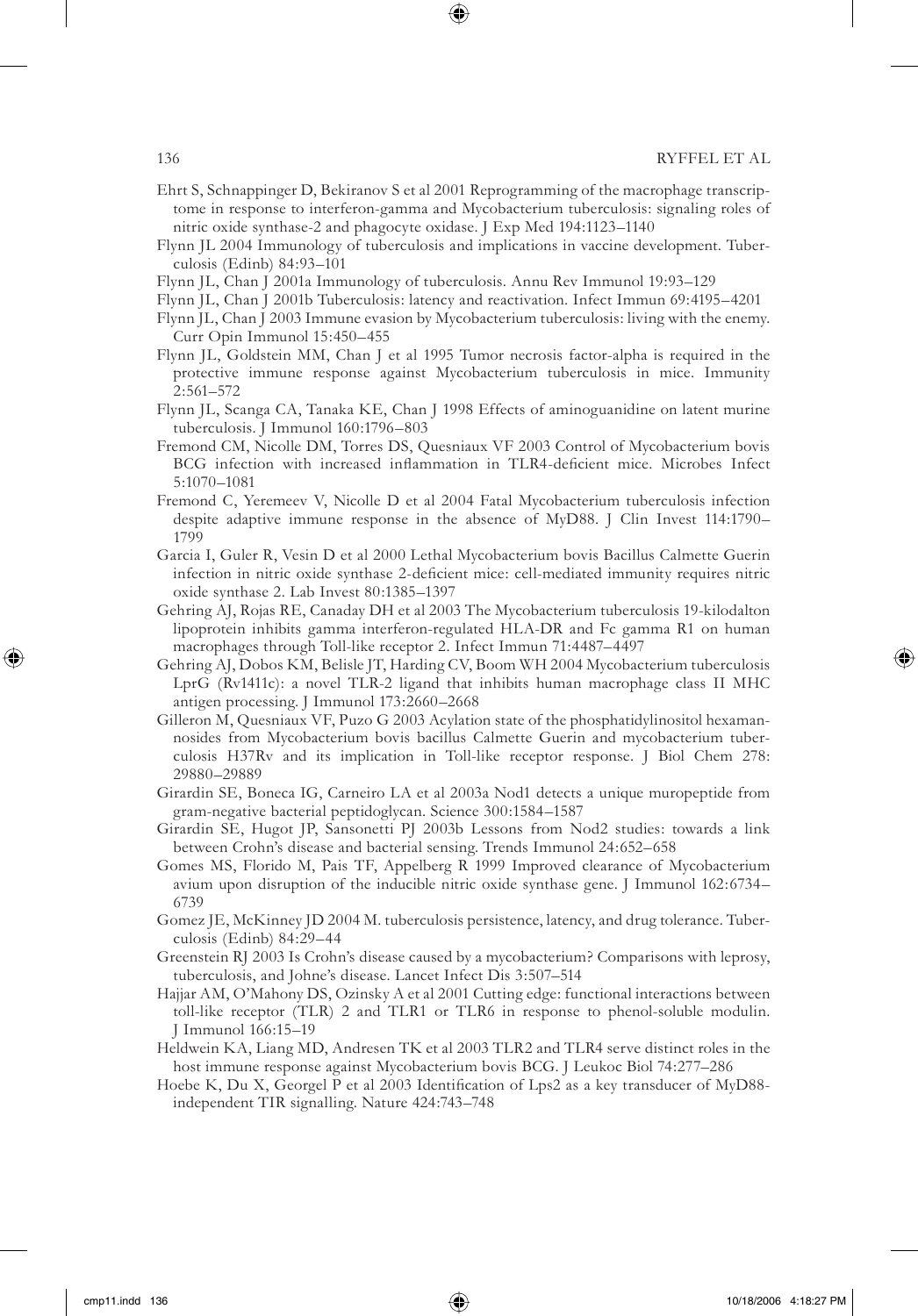- Holscher C, Atkinson RA, Arendse B et al 2001 A protective and agonistic function of IL-12p40 in Mycobacterial infection. J Immunol 167:6957–6966
- Horng T, Barton GM, Flavell RA, Medzhitov R 2002 The adaptor molecule TIRAP provides signalling specificity for Toll-like receptors. Nature 420:329-333
- Inohara N, Nunez G 2003 NODs: intracellular proteins involved in inflammation and apoptosis. Nat Rev Immunol 3:371–382
- Jacobs M, Brown N, Allie N, Ryffel B 2000a Fatal Mycobacterium bovis BCG infection in TNF-LT-alpha-deficient mice. Clin Immunol 94:192-199
- Jacobs M, Marino MW, Brown N et al 2000b Correction of defective host response to Mycobacterium bovis BCG infection in TNF-deficient mice by bone marrow transplantation. Lab Invest 80:901–914
- Janeway CA Jr, Medzhitov R 2002 Innate immune recognition. Annu Rev Immunol 20:197–216
- Jones BW, Heldwein KA, Means TK, Saukkonen JJ, Fenton MJ 2001a Differential roles of Toll-like receptors in the elicitation of proinflammatory responses by macrophages. Ann Rheum Dis 60 Suppl 3:iii6–12
- Jones BW, Means TK, Heldwein KA et al 2001b Different Toll-like receptor agonists induce distinct macrophage responses. J Leukoc Biol 69:1036–1044
- Kamath AB, Alt J, Debbabi H, Behar SM 2003 Toll-like receptor 4-defective C3H/HeJ mice are not more susceptible than other C3H substrains to infection with Mycobacterium tuberculosis. Infect Immun 71:4112–4118
- Lazarevic V, Myers AJ, Scanga CA, Flynn JL 2003 CD40, but not CD40L, is required for the optimal priming of T cells and control of aerosol M. tuberculosis infection. Immunity 19:823–835
- Means TK, Lien E, Yoshimura A et al 1999a The CD14 ligands lipoarabinomannan and lipopolysaccharide differ in their requirement for Toll-like receptors. J Immunol 163:6748–6755
- Means TK, Wang S, Lien E et al 1999b Human toll-like receptors mediate cellular activation by Mycobacterium tuberculosis. J Immunol 163:3920–3927
- Means TK, Jones BW, Schromm AB et al 2001 Differential effects of a Toll-like receptor antagonist on Mycobacterium tuberculosis-induced macrophage responses. J Immunol 166:4074–4082
- Medzhitov R, Preston-Hurlburt P, Janeway CA Jr 1997 A human homologue of the Drosophila Toll protein signals activation of adaptive immunity. Nature 388:394–397
- Mohan VP, Scanga CA, Yu K et al 2001 Effects of tumor necrosis factor alpha on host immune response in chronic persistent tuberculosis: possible role for limiting pathology. Infect Immun 69:1847–1855
- Nicolle DM, Pichon X, Bouchot A et al 2004a Chronic pneumonia despite adaptive immune response to Mycobacterium bovis BCG in MyD88-deficient mice. Lab Invest 84:1305– 1321
- Nicolle DM, Fremond C, Pichon X et al 2004b Long-term control of Mycobacterium bovis BCG infection in the absence of Toll-Like receptors: investigation on TLR2, TLR6 or TLR2-TLR4 deficient mice. Infect Immun 72:6994-7004
- Nigou J, Gilleron M, Rojas M et al 2002 Mycobacterial lipoarabinomannans: modulators of dendritic cell function and the apoptotic response. Microbes Infect 4:945–953
- North RJ, Jung YJ 2004 Immunity to tuberculosis. Annu Rev Immunol 22:599–623
- Noss EH, Harding CV, Boom WH 2000 Mycobacterium tuberculosis inhibits MHC class II antigen processing in murine bone marrow macrophages. Cell Immunol 201:63–74
- Noss EH, Pai RK, Sellati TJ et al 2001 Toll-like receptor 2-dependent inhibition of macrophage class II MHC expression and antigen processing by 19-kDa lipoprotein of Mycobacterium tuberculosis. J Immunol 167:910–918

⊕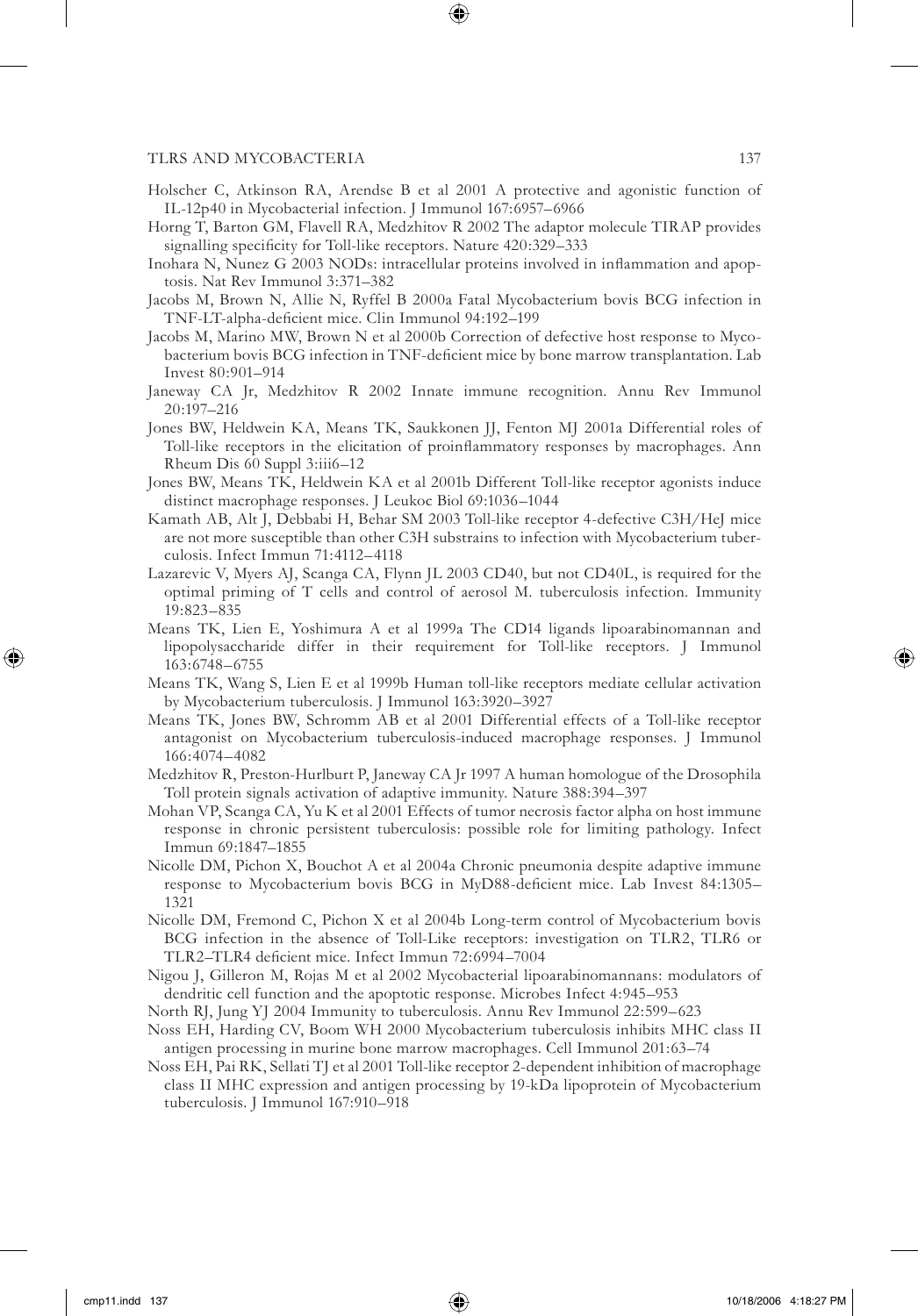- 
- O'Neill LA, Fitzgerald KA, Bowie AG 2003 The Toll-IL-1 receptor adaptor family grows to five members. Trends Immunol 24:286-289
- Oshiumi H, Matsumoto M, Funami K, Akazawa T, Seya T 2003 TICAM-1, an adaptor molecule that participates in Toll-like receptor 3-mediated interferon-beta induction. Nat Immunol 4:161–167
- Pai RK, Convery M, Hamilton TA, Boom WH, Harding CV 2003 Inhibition of IFN-gammainduced class II transactivator expression by a 19-kDa lipoprotein from Mycobacterium tuberculosis: a potential mechanism for immune evasion. J Immunol 171:175–184
- Quesniaux V, Ryffel B 2004 Toll-like receptors: emerging targets of immunomodulation. Expert Opin Ther Patents 14:85–100
- Quesniaux V, Fremond C, Jacobs M et al 2004a Toll-like receptor pathways in the immune responses to mycobacteria. Microbes Infect 6:946–959
- Quesniaux VJ, Nicolle DM, Torres D et al 2004b Toll-like receptor 2 (TLR2)-dependentpositive and TLR2-independent-negative regulation of proinflammatory cytokines by mycobacterial lipomannans. J Immunol 172:4425–4434
- Reed MB, Domenech P, Manca C et al 2004 A glycolipid of hypervirulent tuberculosis strains that inhibits the innate immune response. Nature 431:84–87
- Reiling N, Holscher C, Fehrenbach A et al 2002 Cutting edge: Toll-like receptor (TLR)2- and TLR4-mediated pathogen recognition in resistance to airborne infection with Mycobacterium tuberculosis. J Immunol 169:3480–3484
- Roach DR, Briscoe H, Baumgart K, Rathjen DA, Britton WJ 1999 Tumor necrosis factor (TNF) and a TNF-mimetic peptide modulate the granulomatous response to Mycobacterium bovis BCG infection in vivo. Infect Immun 67:5473–5476
- Roach DR, Briscoe H, Saunders B et al 2001 Secreted lymphotoxin-alpha is essential for the control of an intracellular bacterial infection. J Exp Med 193:239–246
- Ryffel B, Fremond C, Jacobs M et al 2005 Innate immunity to mycobacterial infection in mice: critical role for toll-like receptors. Tuberculosis (Edinb) 85:395–405
- Scanga CA, Mohan VP, Joseph H et al 1999 Reactivation of latent tuberculosis: variations on the Cornell murine model. Infect Immun 67:4531–4538
- Scanga CA, Mohan VP, Yu K et al 2000 Depletion of CD4(+) T cells causes reactivation of murine persistent tuberculosis despite continued expression of interferon gamma and nitric oxide synthase 2. J Exp Med 192:347–358
- Scanga CA, Bafica A, Feng CG et al 2004 MyD88-deficient mice display a profound loss in resistance to mycobacterium tuberculosis associated with partially impaired Th1 cytokine and nitric oxide synthase 2 expression. Infect Immun 72:2400–2404
- Shi S, Nathan C, Schnappinger D et al 2003 MyD88 primes macrophages for full-scale activation by interferon-γ yet mediates few responses to Mycobacterium tuberculosis. J Exp Med 198:987–997
- Shim TS, Turner OC, Orme IM 2003 Toll-like receptor 4 plays no role in susceptibility of mice to Mycobacterium tuberculosis infection. Tuberculosis (Edinb) 83:367–371
- Sugawara I, Yamada H, Li C et al 2003 Mycobacterial infection in TLR2 and TLR6 knockout mice. Microbiol Immunol 47:327–336
- Takeda K, Akira S 2004 TLR signaling pathways. Semin Immunol 16:3–9
- Underhill DM 2003 Mini-review Toll-like receptors: networking for success. Eur J Immunol 33:1767–1775
- Underhill DM, Bassetti M, Rudensky A, Aderem A 1999 Dynamic interactions of macrophages with T cells during antigen presentation. J Exp Med 190:1909–1914
- Vignal C, Guerardel Y, Kremer L et al 2003 Lipomannans, but not lipoarabinomannans, purified from Mycobacterium chelonae and Mycobacterium kansasii induce TNF-alpha and IL-8 secretion by a CD14-toll-like receptor 2-dependent mechanism. J Immunol 171:2014– 2023

⊕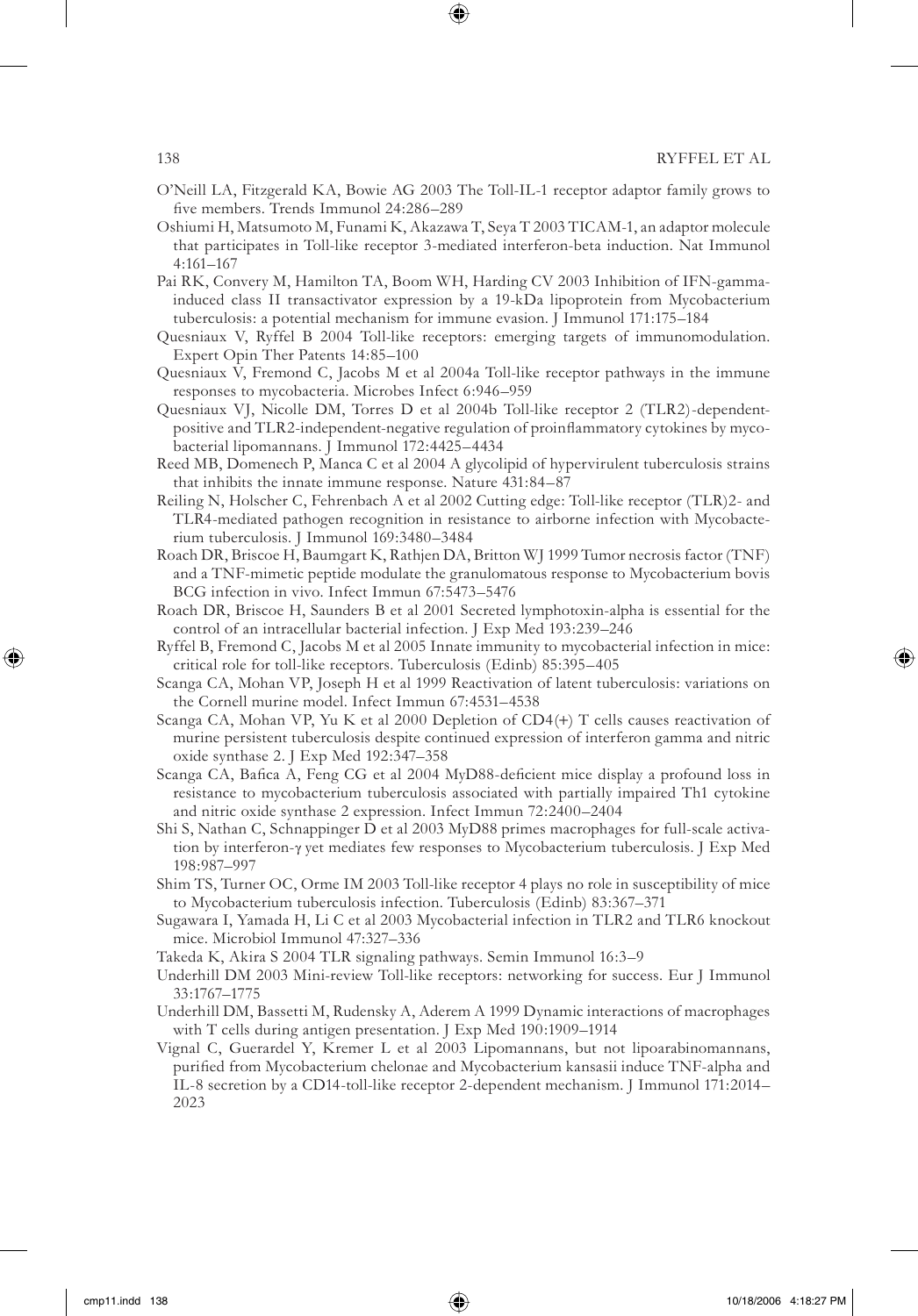Yamamoto M, Sato S, Hemmi H et al 2002a Essential role for TIRAP in activation of the signalling cascade shared by TLR2 and TLR4. Nature 420:324–329

⊕

- Yamamoto M, Sato S, Mori K et al 2002b Cutting edge: a novel Toll/IL-1 receptor domaincontaining adapter that preferentially activates the IFN-beta promoter in the Toll-like receptor signaling. J Immunol 169:6668–6672
- Yamamoto M, Sato S, Hemmi H et al 2003 Role of adaptor TRIF in the MyD88-independent Toll-like receptor signaling pathway. Science 301:640–643
- Zhang D, Zhang G, Hayden MS et al 2004 A toll-like receptor that prevents infection by uropathogenic bacteria. Science 303:1522–1126

# **DISCUSSION**

*Speert:* A similar thing has been found with *Pseudomonas* in cystic fibrosis. The state of acylation of LPS influences the extent of inflammation in human cells but not in murine cells. Does this hold for both mouse and human? Second, if you follow the organism during the course of infection from acute to chronic phase, does the degree of acylation change?

*Quesniaux:* It's difficult to say in the course of the infection, to ask the biochemists to purify the LM/LAM forms from murine tissues in well controlled mouse infections. We hope to do this in bovine models.

*Speert:* Were your data purely from murine studies?

*Quesinaux:* Yes.

⊕

*Latgé:* This reminds me of the antigenic variation in parasites.

*Wilkinson:* I am interested to see you describe the pneumonia that occurs in both MyD88- and TNF-deficient mice as necrotic. Is it truly necrotic, or an alveolitis?

*Ryffel:* It is clearly an acute pneumonia with confluent necrosis reminding of caseation, which we find in MyD88, TNF and lymphotoxin knockout mice which develop uncontrolled infection, with extensive and necrotic pneumonia ( Jacobs et al 2002, Fremond et al 2004, 2005).

*Wilkinson:* Necrosis in TB has been ascribed classically to TNF. So what drives the necrosis in TNF-deficient mice?

*Ryffel:* That's a difficult question. If we look at macrophage *in vitro* there is no proinflammatory response. TNF and other cytokines have alternative pathways. At 4 weeks of infection cytokine responses are correlated with bacterial load. It is possible that there is a combination of interferon, TNF and IL12 which may cause necrosis. I don't think we can pinpoint TNF only in this process.

*Gordon:* Is there apoptosis in the mouse model?

*Ryffel:* Yes, along with necrosis there is apoptosis as shown by caspase staining.

*Steinman:* What do you know about the resistance of the MyD88 knockout mice that are vaccinated with BCG? Do you know that this is CD4<sup>+</sup> T cell dependent? Have you looked if innate lymphocytes are responsible?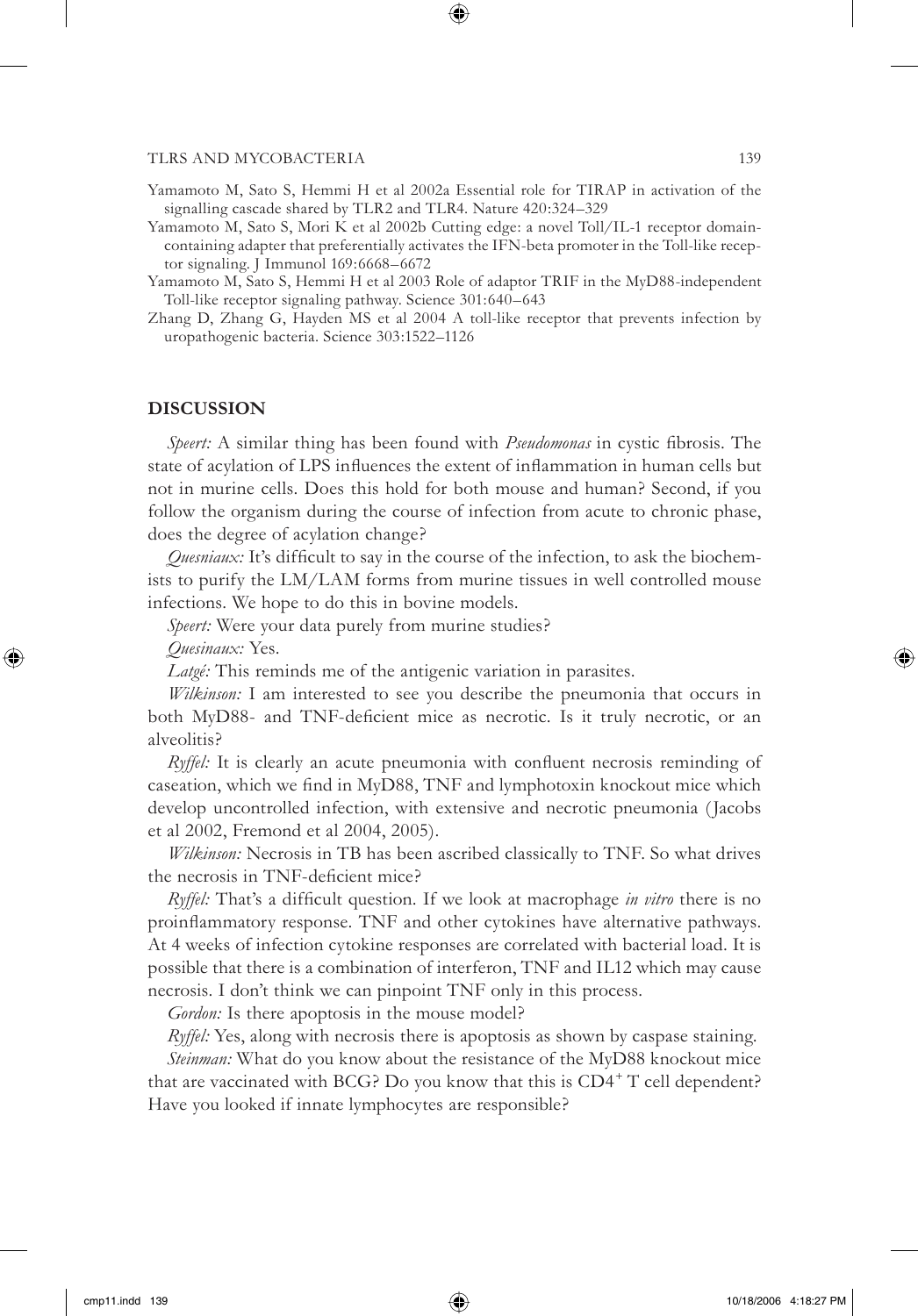*Ryffel:* That is an important question. We haven't done any transfer experiments, but we should do. The fact that we find CD4<sup>+</sup> cells expressing IFNγ ex vivo is not sufficient.

 $\bm \Theta$ 

*Steinman:* People are looking for a role for the CD1-dependent presentation of glycolipids. Perhaps this will be seen in a MyD88-deficient background.

*Gordon:* What do those people more interested in the human disease think about this? Is this relevant to anything? Has anyone looked at Toll-like receptors (TLR) polymorphisms in susceptibility, and what is the outcome?

*Wilkinson:* There are some data but the associations are moderate.

*Quesniaux:* There are some published data on TLR2 polymorphisms: R753Q is associated with higher predisposition for *Mtb* and Staphylococci infections while R667W seems associated with increased *Mtb* and *M. leprae* infections (Cook et al 2004).

*Segal:* There is a linkage of TLR4 to Crohn's disease, particularly of the large bowel (Franchimont et al 2004). I think it is a secondary involvement.

*Gordon:* Ultimately, there will be quite a lot of these claims. What does one make of them?

*Speert:* The issue of looking at human cells as regards their response to the degree of acylation of *Pseudomonas aeruginosa* is interesting, as inflammation is dramatically different between human and murine cells. During chronic infection in cystic fibrosis the degree of acylation increases, and there is no change on the effects on the mouse, but the effect on human cells is dramatic.

*Quesniaux:* The proinflammatory effect has also been looked at in a human monocytic THP1 cell line.

*Didierlaurent:* In the MyD88 knockout mouse there are some defects in cell proliferation in the gut. Have you looked at the basic function of the lungs in these mice?

*Ryffel:* I don't see a defect, but any proinflammatory response is dramatically reduced. In the gut a critical role of MyD88 in controlling commensal bacteria entry has been demonstrated (Rakoff-Nahoum et al 2004). The lung function in the absence of MyD88 appears normal, and the response to inhaled endotoxin is completely ablated (Noulin et al 2005).

*Gordon:* So the idea is coming out that the TLRs are necessary for integrity of epithelia in the gut and perhaps the lung also. There's a recent paper in *Nature Medicine* on this (Jiang et al 2005). I don't know how you assay for this easily.

*Didierlaurent:* The infection is long-term so the absence of TLR signalling may have some effect on lung repair mechanisms occurring after the initial inflammatory response.

*Ryffel:* The way we plan to address this is by using Cre-Lox for MyD88 to inactivate it in the lung.

⊕